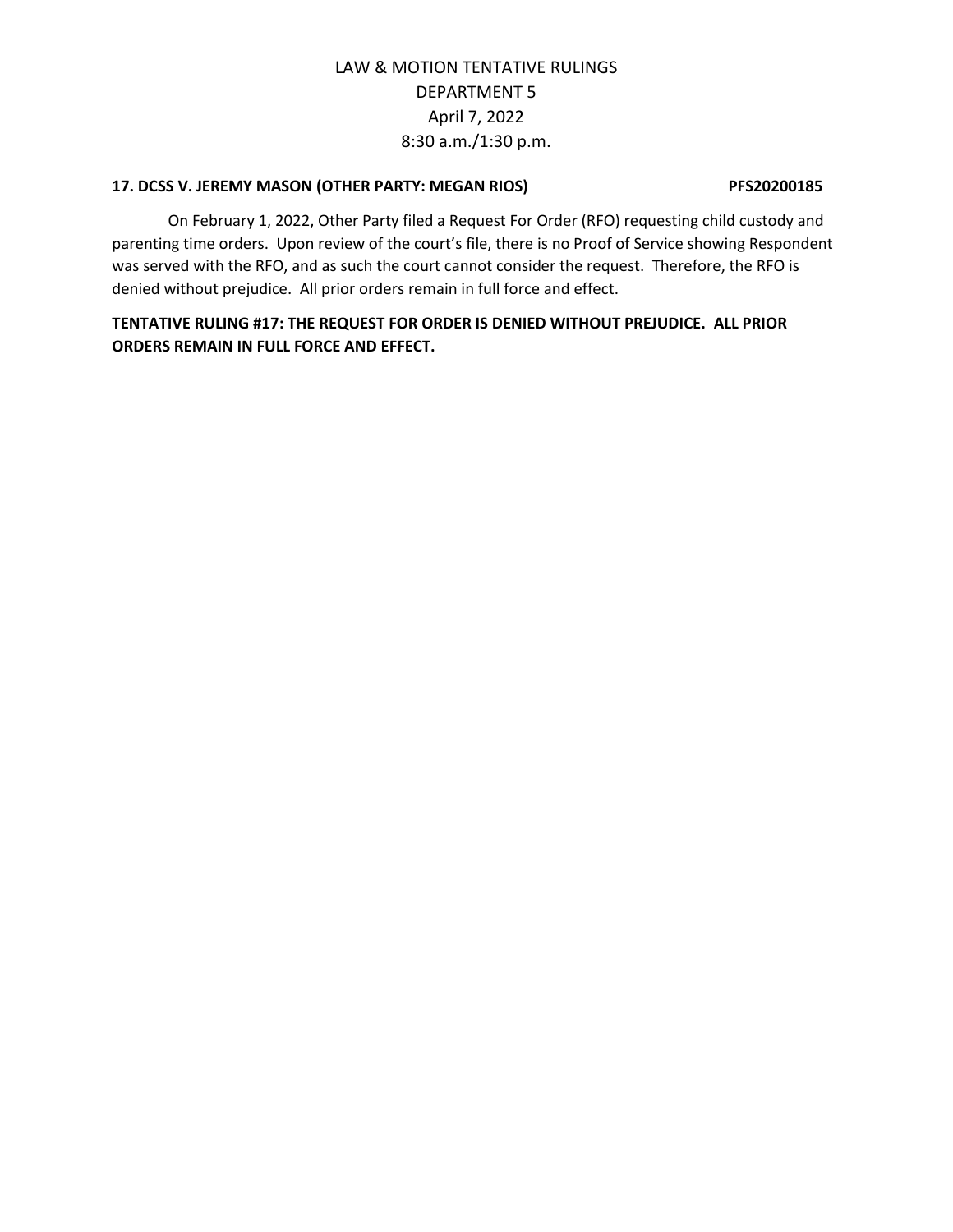### **18. ERIC STONER V. JESSICA STONER PFL20210279**

On March 15, 2022 Petitioner filed a Request for Order (RFO) along with an Order Shortening Time (OST). Respondent was noticed of the request for an OST on March 11, 2021. On March 15, 2022 the court granted the OST and set the RFO on April 7, 2022. Respondent was noticed of the RFO on March 17, 2022.

Petitioner is requesting court authorization to sell the community business and the proceeds divided between the parties. Petitioner asserts this is the only significant community asset left to divide. Petitioner states he is suffering from several severe health issues which prevent him from continuing to operate the business and necessitates selling the business as soon as possible.

Respondent filed a Responsive Declaration on April 1, 2022. Petitioner was served electronically the same day. Respondent states Petitioner has already sold a portion of the business in violation of the ATROS. Respondent asserts there has been a violation of Family Code Section 1101(a) and 721(B) by Petitioner in that he has breached his fiduciary duty by failing to disclose necessary information about the business and has already sold a portion of it without Respondent's consent. Respondent does not believe it would be reasonable for her to run one-half of the pool business given her homeschooling the minors. Respondent requests Petitioner not have unilateral decision making to sell the business. Respondent is in agreement for Petitioner to buy out her half interest, however, requests a business valuation first and that the sale not be rushed. Respondent requests the court order Family Code 2030 fees as well as Family Code section 271 sanctions.

On April 1, 2022 Petitioner field a substitution of attorney along with four declarations. The Respondent was served by mail on March 31, 2022. The Declarations do not pertain to the RFO currently before the court.

## **TENTATIVE RULING #18: PARTIES ARE ORDERED TO APPEAR.**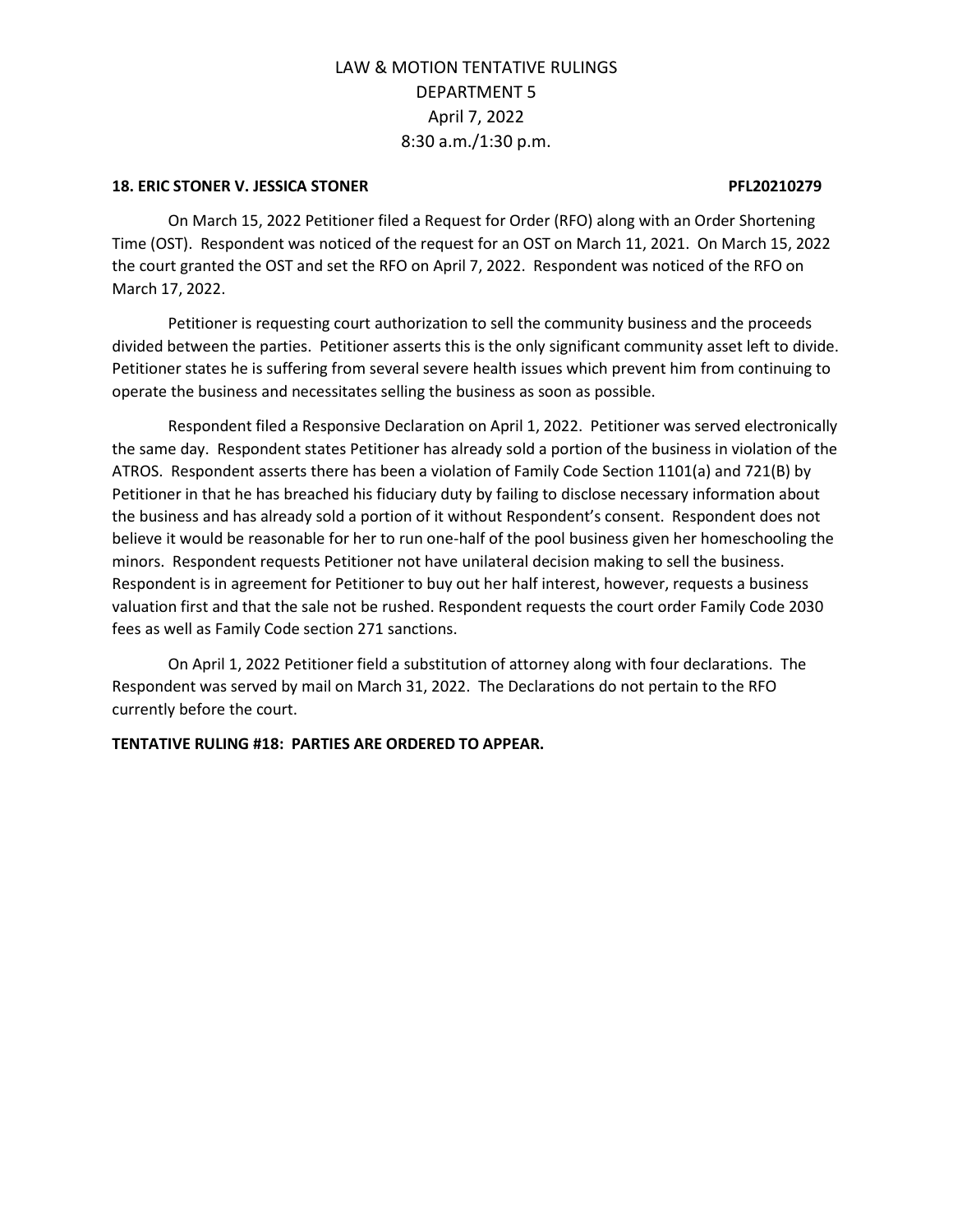### **19. JAYSON RAVENS V. SHAUNTINA RAVENS 22FL0145**

Petitioner filed a Request for Order (RFO) on February 25, 2022 request the court grant him the temporary use, possession and control of the property at 1840 Mary Court Placerville, CA. Respondent was personally served with the RFO on March 17, 2022.

Petitioner asserts the Mary Court address is his separate property as he owned it prior to the marriage and has made and continues to make all mortgage, property tax, and utility payments for the residence. Petitioner also asserts Respondent has been destroying the property including punching holes in walls.

Respondent has not filed a responsive declaration.

The court finds good cause to grant Petitioner's request for property control of the former marital residence. The court finds that Petitioner has demonstrated that the residence is Petitioner's separate property as he owned the home prior to the marriage and is paying the associated expenses.

**TENTATIVE RULING #19: PETITIONER'S REQUEST FOR EXCLUSIVE CONTROL OF THE PROPERTY LOCATED AT 1840 MARY COURT IN PLACERVILLE, CA IS GRANTED.**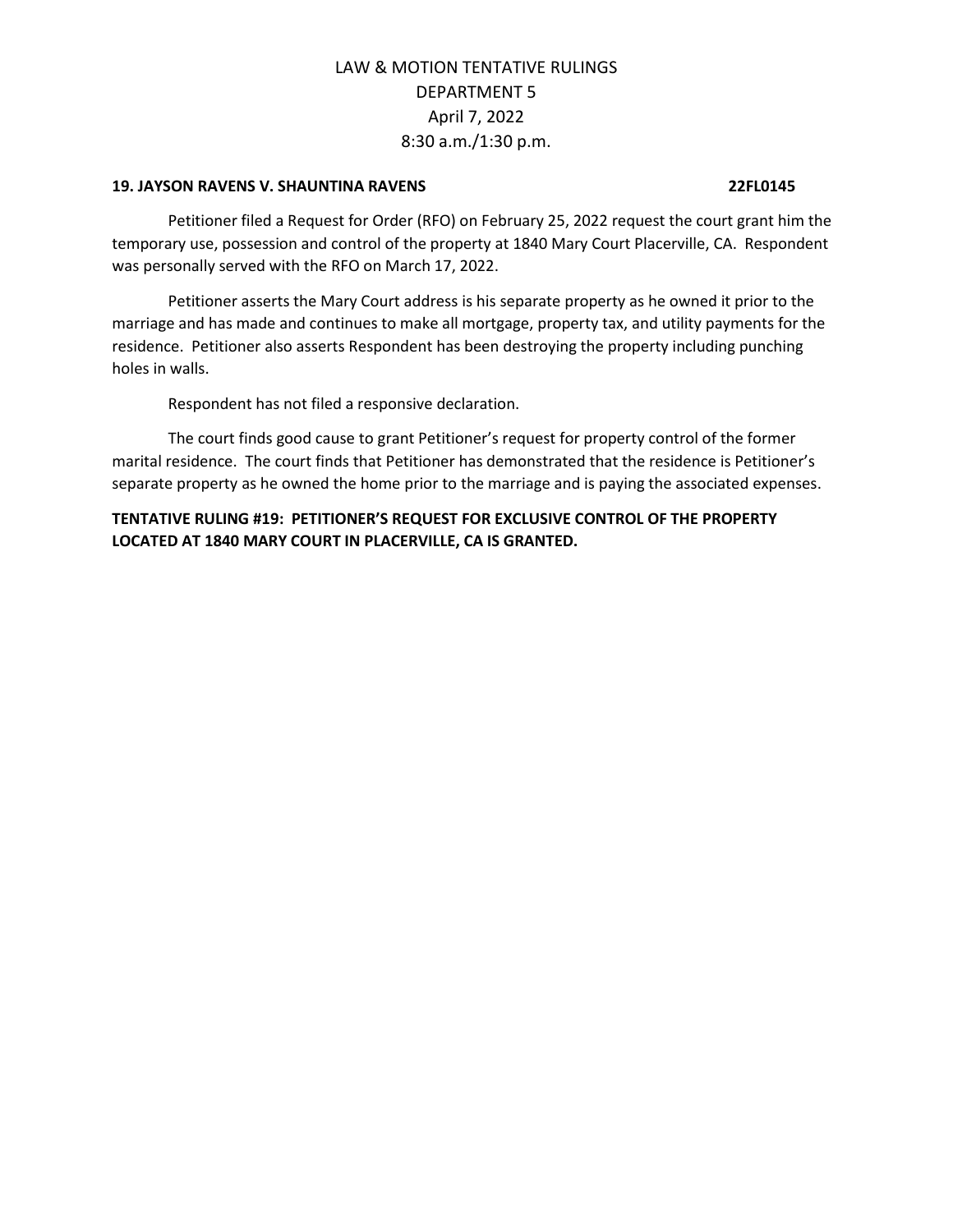### **20. JESSICA BELIZ V. JUAN BELIZ PFL20150768**

On September 3, 2021, Respondent filed a Request for Order (RFO) requesting that the court modify the custody, visitation, and spousal support orders and to determine whether there is a spousal support overpayment by Respondent and, if so, order reimbursement. A CCRC session was set on October 8, 2021 with a hearing on the RFO set for November 4, 2021.

On September 21, 2021 and again on September 23, 2021, Petitioner was personally served with the RFO and referral to CCRC.

On October 22, 2021, Petitioner filed a Responsive Declaration, Income and Expense Declaration, and Memorandum of Points and Authorities, served on Respondent by mail the day prior.

On October 28, 2021, Petitioner filed a Supplemental Declaration, served on Respondent by mail that same day.

Both parties participated in the CCRC session but came to no agreements. A CCRC report was issued on October 18, 2021 with copies mailed to the parties on October 19, 2021.

The report recommends that both the minor attend individual therapy and that Respondent participate in an intake to determine his need for therapy. The report further recommends that Respondent complete the previously ordered co-parenting, parenting, and anger management clases. Finally, Respondent have supervised visits with the child and the child's therapist.

Petitioner in her filings opposes Respondent having any visits with the minor, arguing that an abrupt reintroduction of Respondent into the minor's life would be detrimental to his well-being, and states that she is seeking having Respondent's parental rights terminated.

At the initial hearing on the RFO on November 4, 2022, the court resolved the spousal support issues. The minute order is unclear as to whether or not the recommendations contained within the CCRC report were adopted. To the extent they were not, the court finds that the recommendations contained within the CCRC report are in the best interest of the minor and adopts them as the orders of the court as modified below. The provision in the parenting time section is stricken. The minor's therapist shall determine if and when it is appropriate for Respondent to begin having contact with the minor in a therapuetic setting. The court declines to appoint a Court Appointed Special Advocate at this time and strikes the provision from its orders. Petitioner is ordered to sign any and all consents to allow the minor's therapist to submit a letter to the court regarding the child's well-being and the appropriateness of him having contact with Respondent.

At the November 4, 2022 hearing, the court set a review hearing to receive an update on Respondent's completion of the parenting course, co-parenting course, and anger management course, as noted above. The review hearing also was set to receive an update on the selection of a therapist for the minor.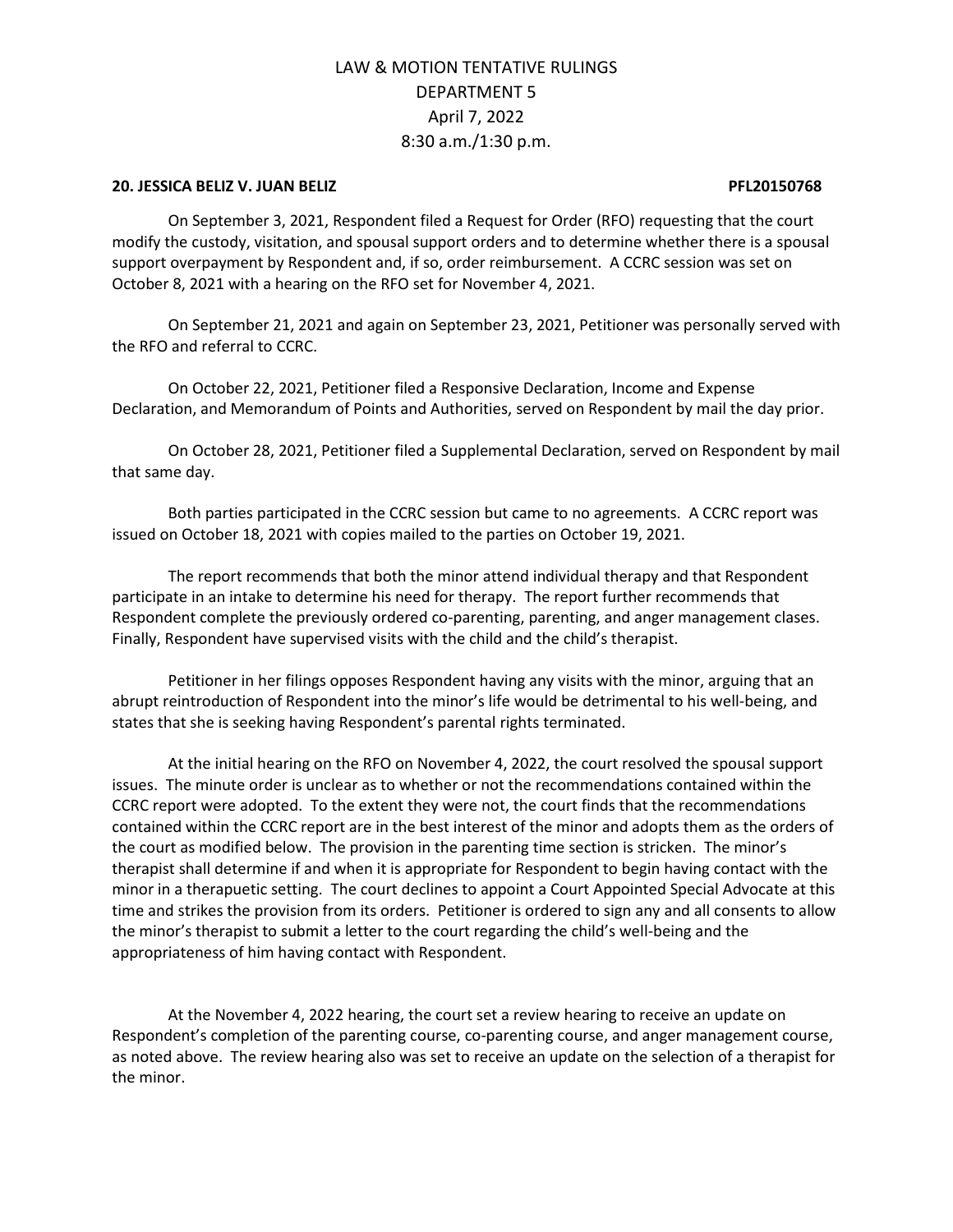On February 3, 2022 the court issued a tentative ruling ordering parties to appear to provide an update to the court regarding Respondent's status of completion as well as selection of a therapist for the minor. Respondent was ordered to provide proof of completion of anger management. Parties were ordered to select a counselor and provide the information to the court no later than 10 days prior to the next hearing. The court stayed the remainder of the tentative ruling. The court set a further review hearing for April 7, 2022.

Respondent filed a Declaration on March 16, 2022 with attachement showing completion of a parenting class, co-parenting class, and a letter from Veterans Affairs documenting Respondent's participation in anger manangement groups. Upon review of the court file, there is no Proof of Service showing Petitioner was served with the Declaration and therefore the court cannot consider it.

Neither party has filed documentation showing the parties have selected a therapist for the minor.

Parties are ordered to appear.

## **TENTAITVE RULING #20: PARTIES ARE ORDERED TO APPEAR.**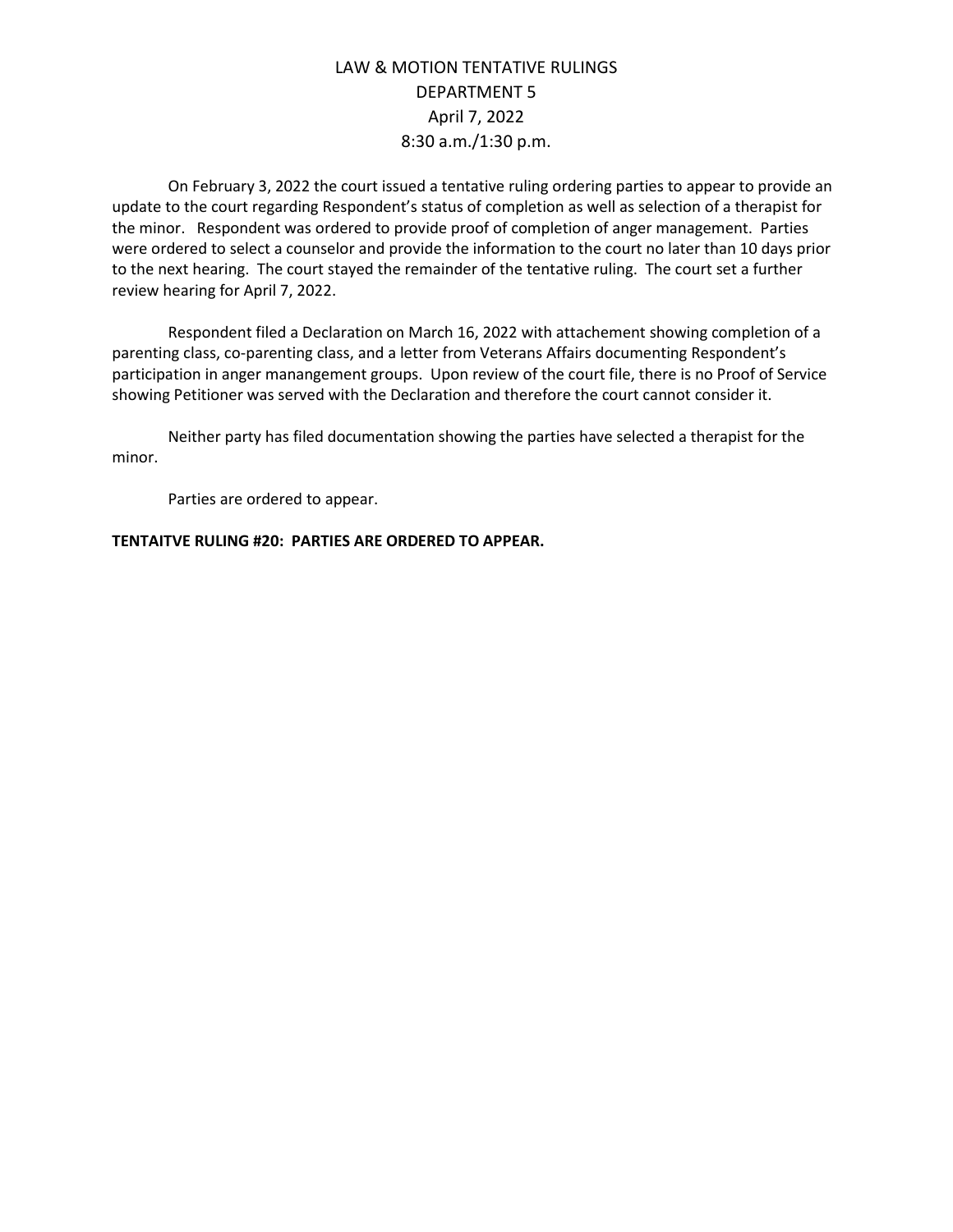### **21. JUSTIN REEDY V. KAYLA MCKINNEY PFL20180289**

On December 21, 2021, Respondent filed a Request for Order (RFO) requesting a change in child custody orders. Parties were referred to Child Custody Recommending Counseling (CCRC) with an appointment on January 19, 2022 and a review hearing on February 17, 2022. Petitioner was noticed by mail on December 29, 2022.

Respondent request the court modify the custody order to allow her to have the minor Monday through Thursday every week with Petitioner to have the minor from Friday after school until Monday morning school drop off. Respondent would have every fifth weekend. Respondent requests the exchanges take place at the Rancho Cordova Police Department until the minor is enrolled in kindergarten. Respondent requests she be designated the primary parent for school purposes and that the there be a designated school district. Respondent also requests parties alternate tax years and the minor be called by her legal name. Last, Respondent requests she select a co-parenting counselor who is willing to write reports for the court if needed.

The court notes Respondent's attached Declaration exceeds the 10-page limit and the court has not considered the Declaration after page 10. Further there are 129 pages of attachments. The court finds this to be excessive.

On January 12, 2022, Petitioner filed a Responsive Declaration. Upon review of the court file the court was unable to locate a Proof of Service for this document and therefore has not considered it. The court also notes Petitioner's declaration exceeds the 10-page limit and has 33 pages of attachments. The court has not considered the declaration after page 10.

Parties attended CCRC on January 19, 2022. Parties were able to reach several agreements. The counselor made recommendations as well. A copy of the report was mailed to the parties on February 4, 2022.

Petitioner filed a Declaration on January 19, 2022 regarding his Grade Point Average from Los Rios Community College.

On February 1, 2022 Petitioner filed an Amended Responsive Declaration as well as a Declaration Re Respondent's Petitioner for Dismissal for Criminal Record.

Respondent filed a Response to Petitioner on February 1, 2022. Upon review of the court file, the court is unable to locate a proof of service of the Declaration on Petitioner, and therefore the court has not considered this document.

On February 9, 2022 the court granted Petitioner's request to continue the February 17, 2022 hearing to April 7, 2022.

On February 22, 2022 Petitioner filed a Supplemental Declaration Re Mediation report.

On March 1, 2022 Petitioner filed a Declaration regarding Social Services.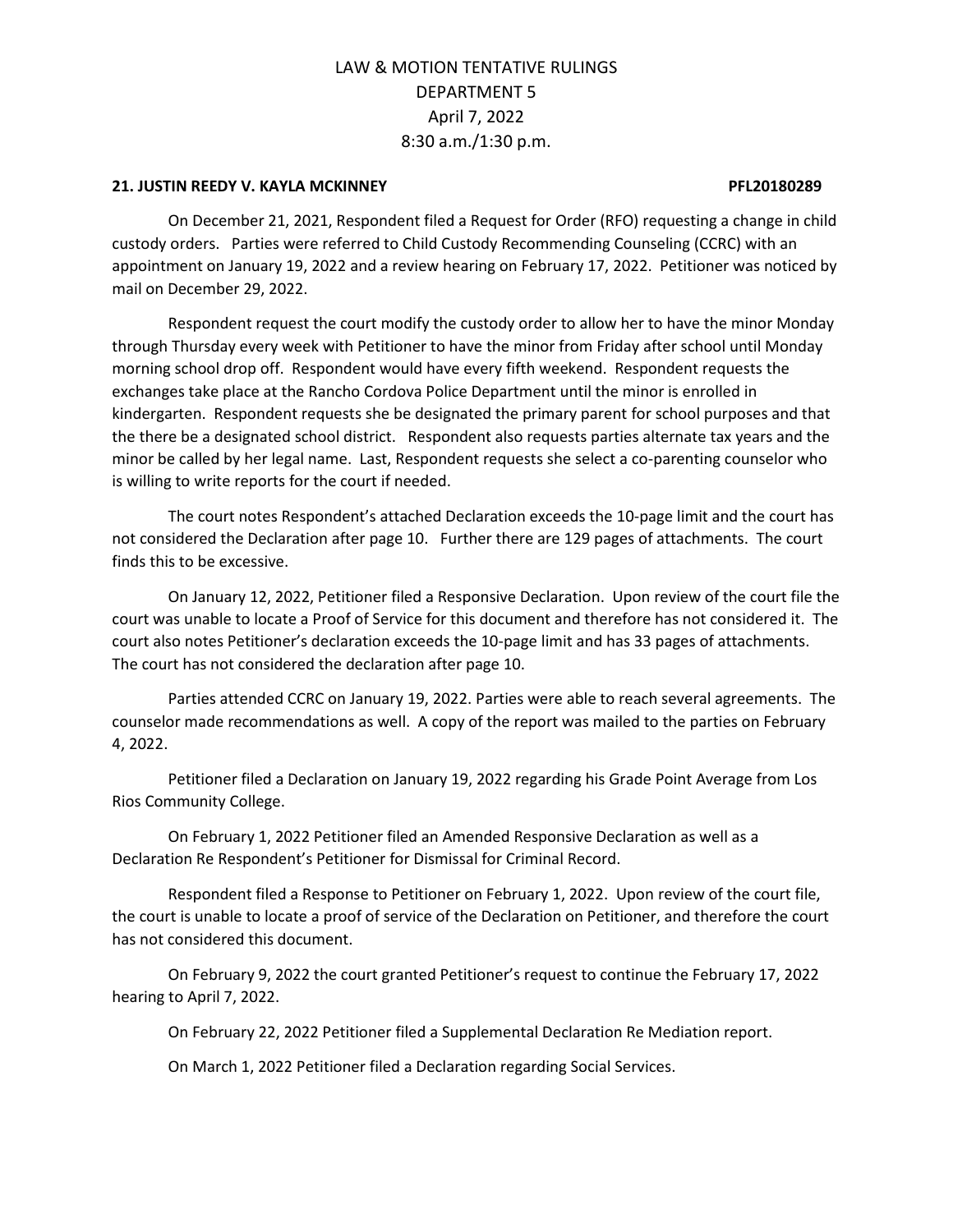There is a March 10, 2022 field Proof of Service showing Respondent was served all the above filings of Petitioner by mail on March 8, 2022.

Respondent filed a Responsive Declaration to the CCRC report on March 23, 2022. Respondent also filed a Supplemental Declaration on March 23, 2022. Respondent also filed a Response to Petitioner's Amended Responsive Declaration filed on 2/1/2022 on March 23, 2022. Petitioner was served via mail with all three declarations on March 24, 2022.

On March 30, 2022, Petitioner filed a Response to Respondent's Response. It is unclear if Respondent was served with the Declaration. The Proof of Service indicates service of a document filed on February 1, 2022 that does not appear to comport with any of the Declarations filed that day.

**TENTATIVE RULING #21: PARTIES ARE ORDERED TO APPEAR.**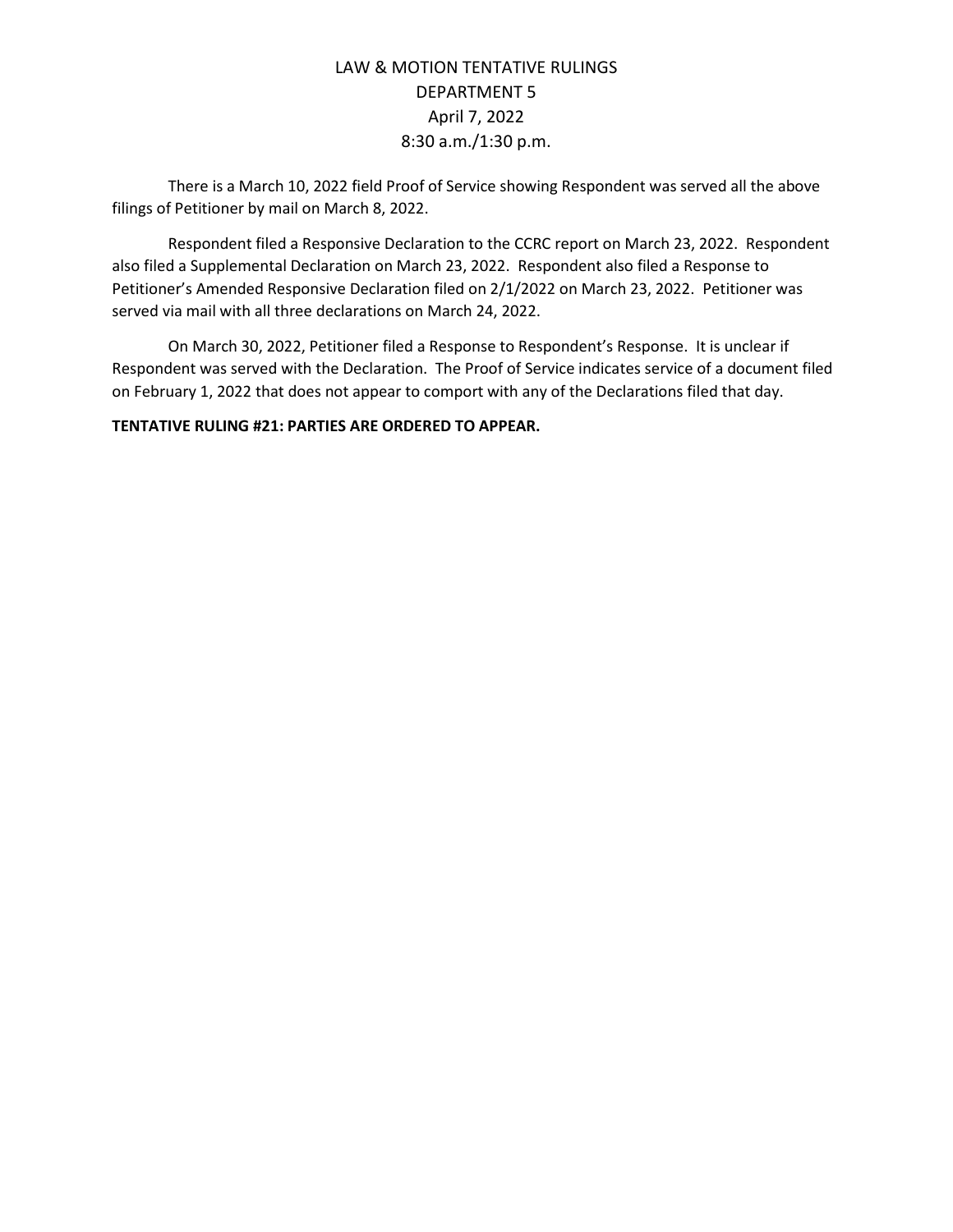### **22. KYLE GYORGY V, TIFFANY TONSO PFL20160776**

On October 29, 2021, Petitioner filed a Request for Order (RFO) requesting a modification of the custody and visitation orders. A CCRC session was scheduled on December 6, 2021 with the hearing on the RFO scheduled for January 20, 2022.

On December 2, 2021, Respondent filed an RFO requesting permission to relocate with the minor out of state. Due to allegations of domestic violence perpetrated by Petitioner on Respondent, which resulted in the issuance of a Domestic Violence Restraining Order on May 26, 2017, Respondent has not disclosed where she would like to relocate with the minor but has stated that a friend has offered her to stay at her and her husband's home free of charge in another state. Respondent declares that she intended to move out of state and file this motion prior to receiving Petitioner's RFO. That same day, Petitioner's was served by mail with Respondent's RFO. A Declaration Regarding Address Verification along with the Proof of Service was filed the following day.

On December 3, 2021, Respondent filed a Responsive Declaration, served on Petitioner by mail that same day.

On January 10, 2022, Petitioner filed a Proof of Service indicating service of his RFO and the Referral to CCRC on Respondent on November 25, 2021.

On January 10, 2022, Petitioner filed a Responsive Declaration and a letter from the Probation Department. Upon review of the file, the court finds that there is no proof of service indicating service of either of these filings on Respondent.

However, on January 12, 2022, Respondent filed a Declaration of her attorney, served on Petitioner by mail the day prior, in which Respondent's attorney acknowledges receiving a file-endorsed copy of the Responsive Declaration via mail on January 11, 2022. Respondent objected to the court's consideration of this filing, as it was filed and served late under Code of Civil Procedure 1005(b) and did not give her adequate time to file a Reply Declaration.

Both parties participated in the CCRC session but reached no agreements. A CCRC report was issued on January 5, 2022 with copies mailed to the parties on January 10, 2022.

The January 5, 2022 report recommends that Respondent be granted the right to move out of state with the minor, noting that it has been over 4 years since Petitioner has last seen the minor. The report further recommends reunification therapy between Petitioner and the minor. The report notes that based on the statements of Petitioner it appears that he was not aware of Respondent's request to relocate at the time of the CCRC session.

On January 20, 2022 Respondent appeared for the hearing. Petitioner did not appear. The parties were re-referred to CCRC to address the move-away issue more fully. The court ordered no contact between the minor and Petitioner pending the next court date. The court set a further review hearing for April 7, 2022.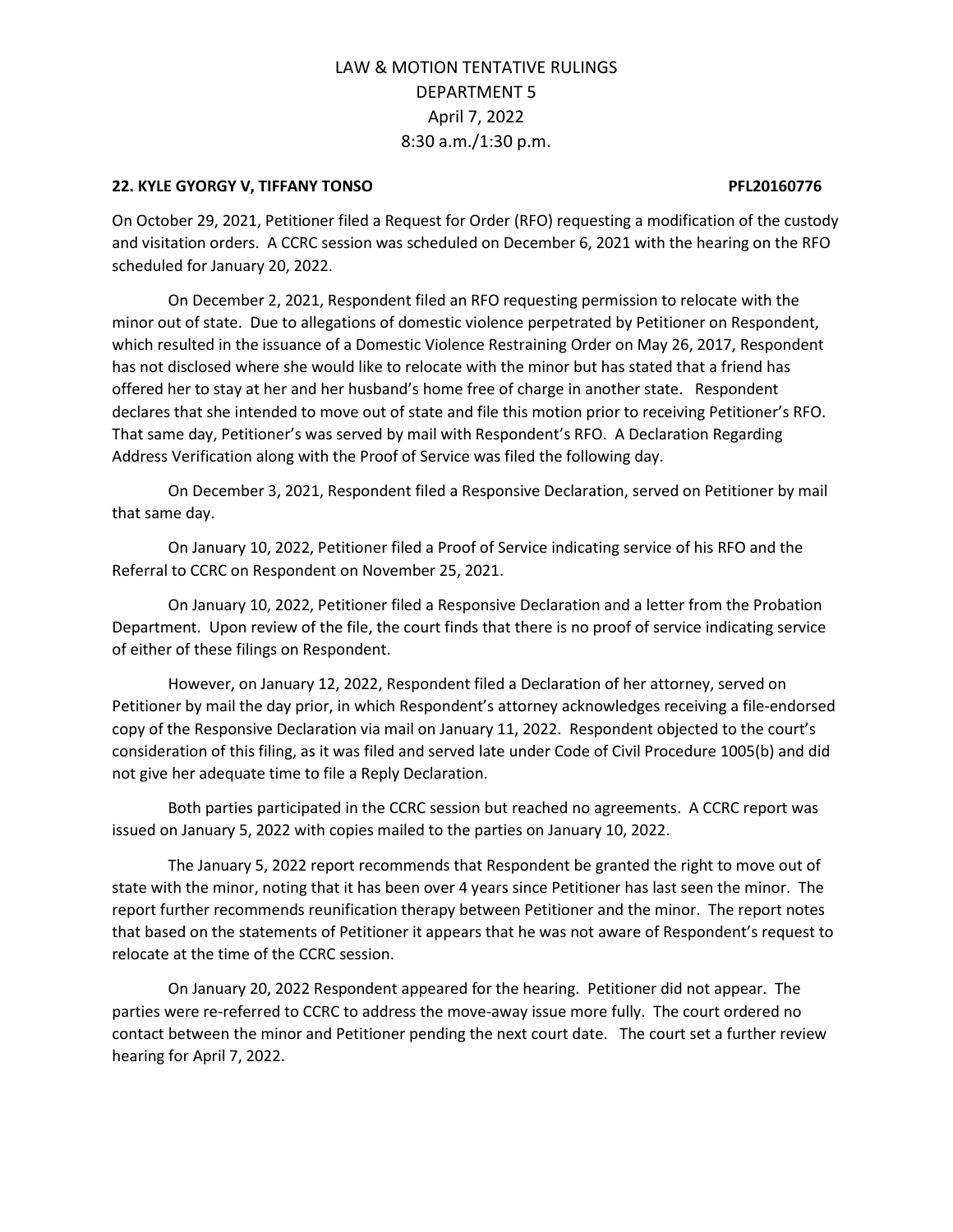On February 24, 2022 parties participated separately in the CCRC appointment. No agreements were reached. Therefore, the March 7, 2022 CCRC report contains the recommendations of the counselor. A copy of the report was mailed to the parties on March 30, 2022.

The court has read and considered the above filings and makes the following findings and orders:

The court denies Petitioner's request for joint legal custody and unsupervised visitation with the minor as the requested modification is not in the minor's best interest. Further, the court finds Petitioner has failed to overcome the presumptions of Family Code 3044. Petitioner has failed to complete a batterer's treatment program as ordered by the court. Further Petitioner has not provided any documentation of completion substance abuse treatment or a parenting class. Petitioner has elected to not have contact with the minor since August of 2017, a period of over four and a half years.

The recommendations contained within the CCRC report are in the minor's best interest and are adopted at the court order with the following modifications: Respondent will continue to have sole legal and physical custody of the minor. Petitioner is to submit to a hair follicle drug test and provide the court and Respondent's attorney with the results. Petitioner shall complete the Batter's Intervention Class at the Center for Violence Free Relationship. The minor shall continue in individual therapy at the frequency and duration as directed by the counselor. Petitioner shall continue to have no contact with the minor. Petitioner shall participate in reunification therapy with the minor when deemed appropriate by minor's therapist. The court does not authorize Respondent to move-away pending a trial on the matter.

The parties are ordered to appear to select dates for a Mandatory Settlement Conference and Trail on the move-away request.

All prior orders not in conflict remain in full force and effect. Respondent to prepare and file the findings and orders after hearing.

**TENTATIVE RULING #22: THE COURT ADOPTS THE RECOMMENDATIONS IN THE MARCH 7, 2022 CCRC REPORT AS OUTLINED ABOVE. THE COURT DENIES PETITIONER'S REQUEST FOR JOINT LEGAL CUSTODY. THE PARTIES ARE ORDERED TO APPEAR TO SELECT DATES FOR A MANDATORY SETTLEMENT CONFERENCE AND TRAIL ON THE MOVE-AWAY REQUEST. ALL PRIOR ORDERS NOT IN CONFLICT REMAIN IN FULL FORCE AND EFFECT. RESPONDENT TO PREPARE AND FILE THE FINDINGS AND ORDERS AFTER HEARING.**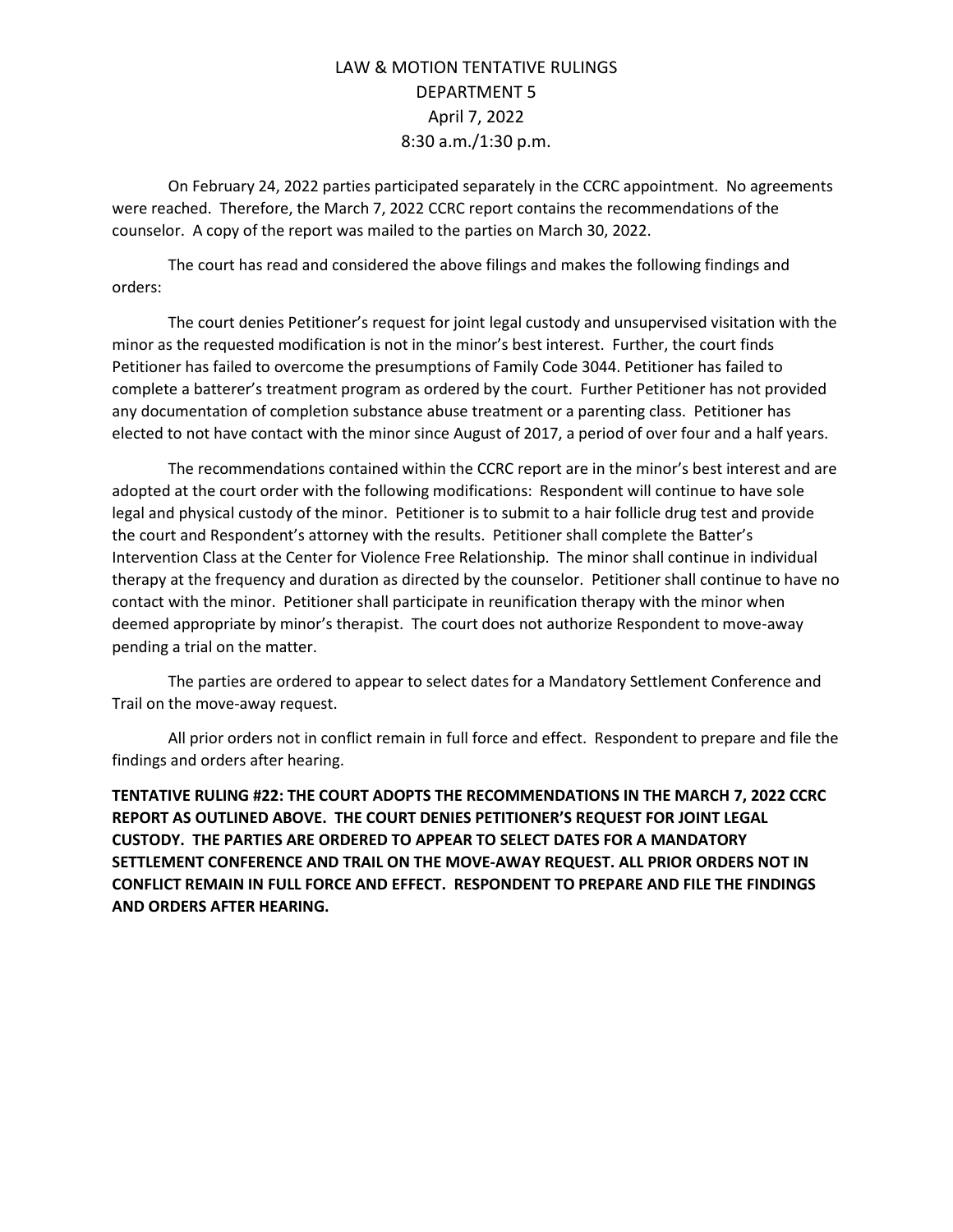### **23. LINDSEY LEWIN V. DANIEL LEWIN PFL20140266**

On January 14, 2022, Respondent filed a Request for Order requesting the court modify child support orders. Respondent filed an Income and Expense Declaration concurrently with the RFO. Petitioner was personally served on February 1, 2022. Respondent request the court modify the current order of child support as he is currently unemployed.

Petitioner has not filed an Income and Expense Declaration as required by the Local Rules and California Rules of Court. Petitioner has not filed a responsive declaration.

The court continues the matter to June 23<sup>rd</sup>, 2022 at 1:30PM allow the Petitioner to file and serve an Income and Expense Declaration no later than 10 days prior to the next court date. Respondent is to file and serve an updated Income and Expense Declaration no later than 10 days prior to the next court date as well. The court reserves jurisdiction to modify the child support order to the date of the filing of Respondent's RFO. All prior orders remain in full force and effect.

Respondent shall prepare the findings and orders after hearing.

**TENTATIVE RULING #23: THE MATTER IS CONTINUED TO JUNE 23RD, 2022 AT 1:30PM. PARTIES ARE ORDERED TO FILE AND SERVE INCOME AND EXPENSE DECLARATIONS NO LATER THAN 10 DAYS PRIOR TO THE NEXT COURT DATE. THE COURT RESERVES JURISDICTION TO MODIFY THE CHILD SUPPORT ORDER TO THE DATE OF THE FILING OF RESPONDENT'S RFO. ALL PRIOR ORDERS REMAIN IN FULL FORCE AND EFFECT. RESPONDENT SHALL PREPARE THE FINDINGS AND ORDERS AFTER HEARING.**